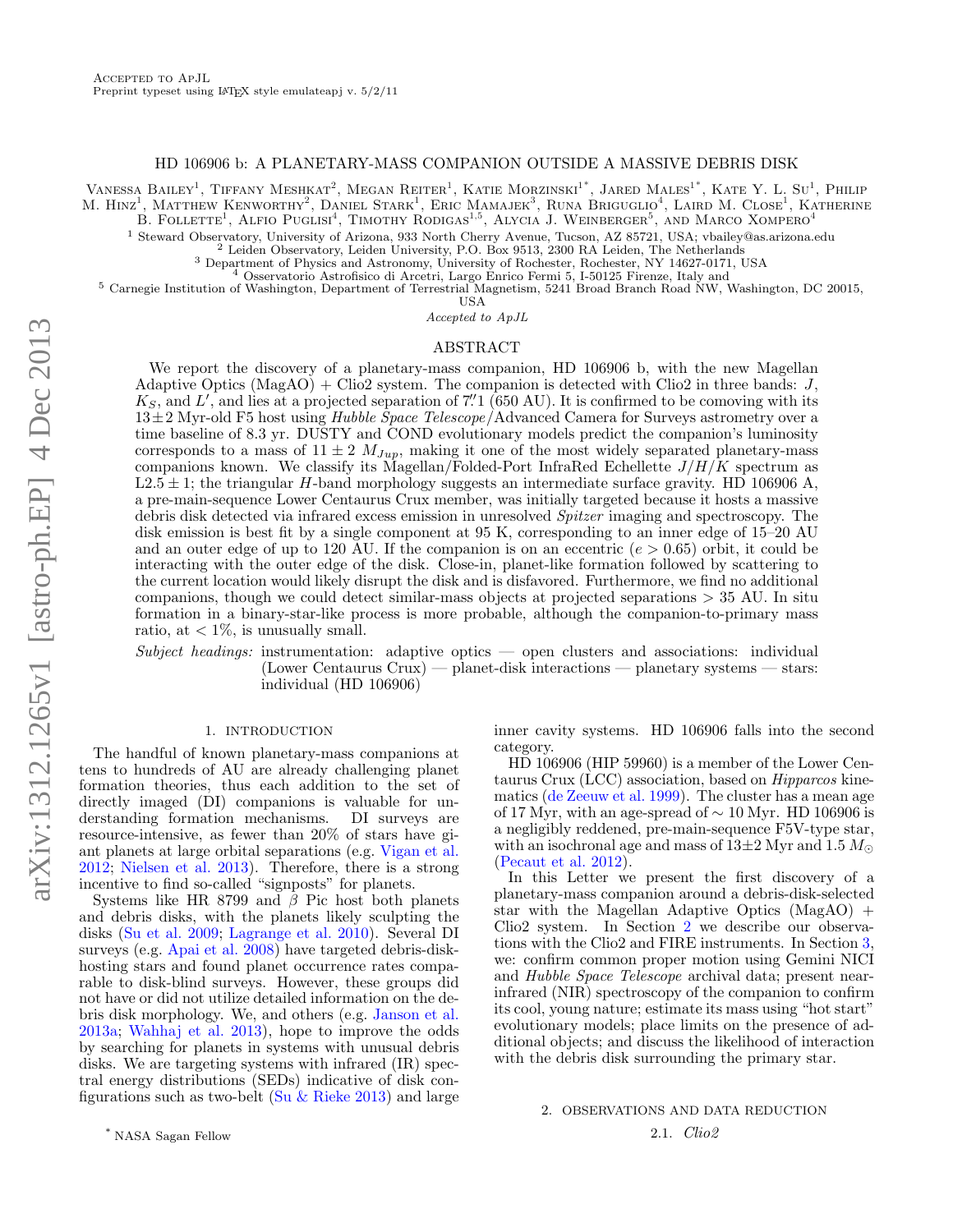Table 1 Summary of Observations.

<span id="page-1-1"></span>

| Date                                                   | $_{\rm Inst.}$                                          | Mode                       | Rot. $(°)$                               | Filter                                | Bandpass $(\mu m)$                                             | Exposure (sec)                                                   | Total Int. (min)                     |
|--------------------------------------------------------|---------------------------------------------------------|----------------------------|------------------------------------------|---------------------------------------|----------------------------------------------------------------|------------------------------------------------------------------|--------------------------------------|
| 2013 Apr 4<br>2013 Apr 12<br>2013 Apr 12<br>2013 May 1 | Clio <sub>2</sub><br>Clio2<br>Clio <sub>2</sub><br>FIRE | ADI<br>ADI<br>ADI<br>Track | 62<br>9<br>9<br>$\overline{\phantom{a}}$ | L'<br>$J_{\rm}$<br>$K_{S}$<br>$J-K_S$ | $3.41 - 4.10$<br>$1.17 - 1.33$<br>$2.00 - 2.30$<br>$1.0 - 2.5$ | $0.800/0.164$ <sup>a</sup><br>$30/0.164^{\rm a}$<br>0.280<br>120 | $80(19^b)$<br>$9(4.5^b)$<br>$8(4^b)$ |
| 2004 Dec 1<br>2011 Mar 21<br>2011 Mar 21               | ACS<br>NICI<br>NICI                                     | Track<br>Track<br>Track    | $\overline{a}$<br>$\overline{a}$         | F606W<br>$H_2$<br>$K_{S}$             | $0.47 - 0.71$<br>$2.11 - 2.14$<br>$2.00 - 2.30$                | 2500<br>$80.2/0.38$ <sup>a</sup><br>$80.2/0.38^{\rm a}$          | 42<br>1.3<br>$1.3\,$                 |

<sup>a</sup> Exposure times for saturated/unsaturated images.

<sup>b</sup> Because of nodding, field rotation, and/or optical ghosts, "b" was only visible and/or detected at high

S/N in this subset of the data.

We used the Clio2  $1-5 \mu m$  camera [\(Sivanandam](#page-6-9) [2006\)](#page-6-9) behind the new MagAO natural guide star AO system [\(Close et al.](#page-6-10) [2013\)](#page-6-10) on the 6.5 m Magellan Clay telescope. MagAO/Clio2 is optimized for thermal IR wavelengths  $(3-5 \mu m)$ , where star-to-planet contrast is minimized [\(Burrows et al.](#page-6-11) [1997\)](#page-6-11). Clio2 has a plate scale of  $15.86 \pm 0.05$  mas px<sup>-1</sup> and a field of view (FOV) of  $5'' \times 16''$  in the magnification and subarray mode selected, based on 2013 April 7 astrometric observations of the central stars of the Trapezium [\(Close et al.](#page-6-12) [2012\)](#page-6-12). There may be systematic errors from distortion of up to  $0.4\%$  in plate scale and  $0.2$  in rotation (based on Trapezium data). Data were obtained on 2013 April 4 and 12; conditions on both nights were photometric with winds of  $7 - 11$  m s<sup>-1</sup> and seeing of 1″or less. Observations were taken in Angular Differential Imaging mode (ADI; [Marois et al.](#page-6-13) [2006\)](#page-6-13), with a two-position nod plus dither pattern  $(3 - 6'' \text{ nodes}, \sim 1'' \text{ dithers})$ . At each nod position, long science exposures and a short calibration frame were obtained. Further details are listed in Table [1.](#page-1-1) In the  $L'$  data, the companion was only within the FOV in one of the two nod positions. In the  $J$  data, the companion was contaminated by an optical ghost in one of the nod positions; these data were discarded.

The data were processed with a custom reduction script<sup>[2](#page-1-2)</sup> and aperture photometry was used, following [Bai](#page-5-1)[ley et al.](#page-5-1) [\(2013\)](#page-5-1). The resulting images are shown in Fig-ure [1.](#page-2-0) At separations of  $0\rlap{.}^{\prime\prime}3 - 3\rlap{.}^{\prime\prime}$ , we fit and removed the contribution from the stellar point-spread function (PSF) using principal component analysis (PCA) with 15 principal components, as described in [Meshkat et al.](#page-6-14) [\(2013\)](#page-6-14). To quantify the effect of PCA analysis on point sources, artificial planets were injected into the raw data. The signal-to-noise ratio  $(S/N)$  of the recovered sources was determined following [Bailey et al.](#page-5-1) [\(2013\)](#page-5-1) and was used to infer the  $5\sigma$  contrast as a function of separation. Our two-position nod observing strategy resulted in asymmetric sky coverage and thus decreasing sensitivity at increasing separations.

## 2.2. FIRE

We obtained an NIR spectrum of HD 106906 b on 2013 May 1 with the Folded-Port InfraRed Echellette (FIRE; [Simcoe et al.](#page-6-15) [2013\)](#page-6-15) on the Baade 6.5 m Magellan telescope (Table [1\)](#page-1-1). FIRE simultaneously captures 0.8 - 2.5

 $\mu$ m spectra with moderate resolution ( $R = 4800$ ). The FIRE echelle slit is  $7''$  long; we chose a slit width of  $0\rlap{.}^{\prime\prime}75$  to accommodate the  $\sim 0\rlap{.}^{\prime\prime}8$  seeing. Weather conditions otherwise were poor with high winds and thin clouds. The data were reduced using the FIRE reduction pipeline. A faint background contaminant, probably stellar, fell in the slit at a projected distance of  $\sim 2\rlap{.}^{\prime\prime}5$ , and was masked during processing. HD 106906 b was below the detection limit at  $\lambda < 1.25 \ \mu m$  in this short observation. Increasing sky and instrumental backgrounds decreased the data quality at  $\lambda > 2.25$   $\mu$ m. The resulting spectrum (binned to  $R \sim 500$ ) is presented in Figure [2;](#page-4-0) the S/N varies between three and six and is highest in the H-band.

#### 2.3. Ancillary Observations

To confirm the comoving status and red color of the candidate, we used archival data from Hubble Space Telescope Advanced Camera for Surveys (HST/ACS). ACS took coronagraphic observations on 2004 December 1 (program 10330, PI: H. Ford; see Table [1\)](#page-1-1). We used World Coordinate System information encoded in the standard distortion-corrected ACS archive data products. The primary's location beneath the coronagraphic mask was determined from its position relative to several background stars also seen in a non-coronagraphic acquisition frame; uncertainties in this measurement dominate the astrometric error budget. For photometric measurements of the companion we analyzed the standard cleaned, flat-fielded ACS archive data products with the Starfinder PSF fitting routine and TinyTim synthetic PSF.

We also utilized Gemini/NICI data from 2011 March 21 (program GS-2011A-Q-44, PI: R. Jayawardhana; see Table [1\)](#page-1-1). In this  $K<sub>S</sub>$  and  $H<sub>2</sub>$ -band snapshot program of young stars in the Sco-Cen association [\(Janson et al.](#page-6-16) [2013b\)](#page-6-16), two images were obtained per target (long and short exposures). Multiple targets were observed consecutively, with the stars placed at different locations on the detector; we performed sky subtraction using exposures from the target observed immediately prior to HD 106906. Images were flat-fielded using calibration data from 2011 March 30 and distortion-corrected using the polynomials provided by the observatory. The primary was saturated in both broadband  $K<sub>S</sub>$  images, so we instead analyzed the narrowband  $H_2$  images.

## <span id="page-1-0"></span>3. ANALYSIS AND RESULTS

<span id="page-1-2"></span><sup>2</sup> For image alignment, the offset for each image was calculated independently.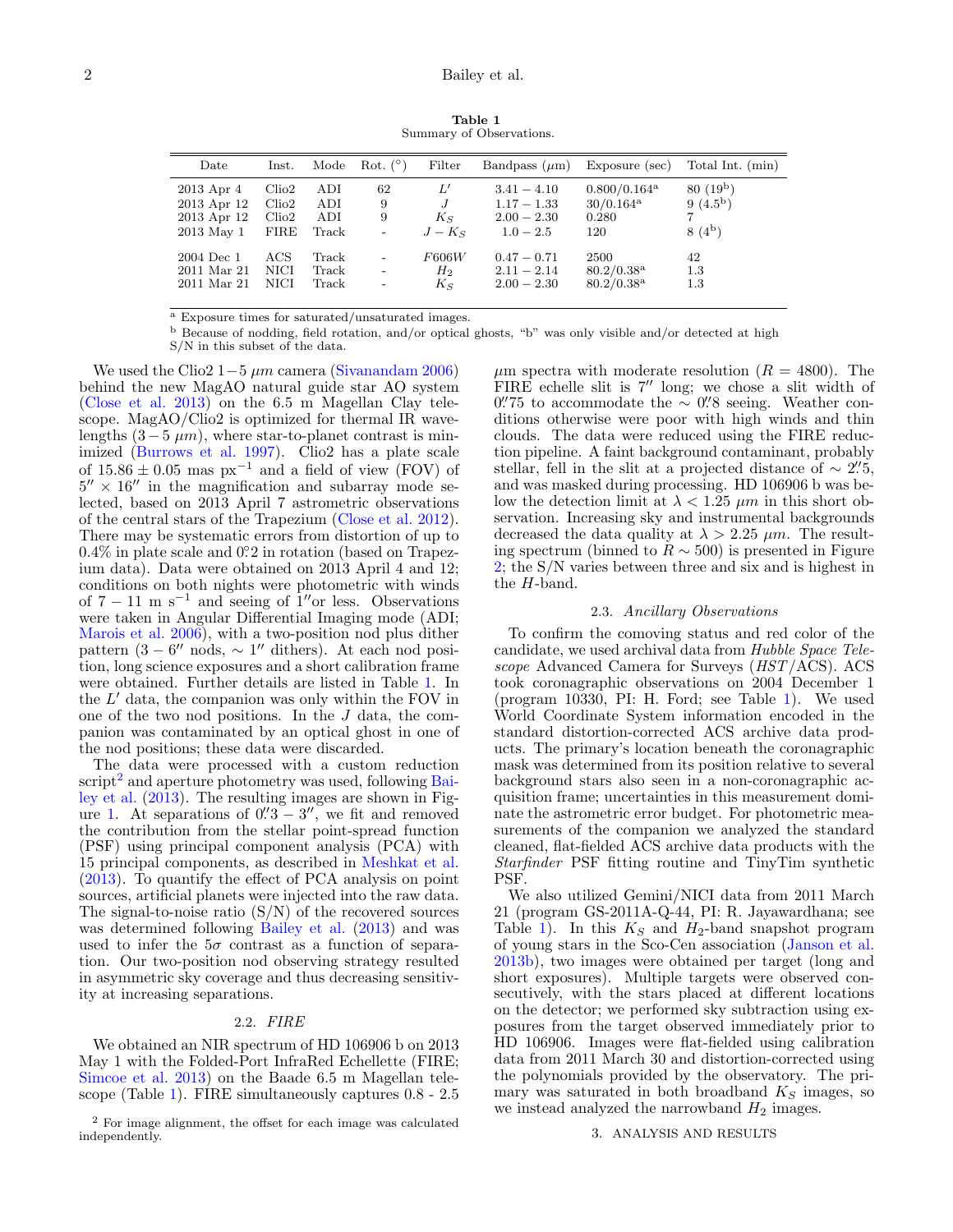

<span id="page-2-0"></span>Figure 1. Top row: Clio2 J,  $K_s$ , and L' images, with companion circled. Middle row: ACS 606W, NICI  $H_2$ , and Clio2 L' full FOV. All image scales are in arcsec as denoted in the ACS image, with the exception of the Clio2 full FOV. For visualization purposes, PSF subtraction and an unsharp mask were applied to each Clio image. Bottom left: Motion in R.A. and decl. relative to HD 106906 A (a comoving object stays fixed). Coordinates of each object are normalized such that the origin (open gray square) corresponds to the object's 2004 position. Open red and blue squares denote the expected motion of a background object, filled red and blue circles the observed motion of "b," and filled brown points the observed motion of three background point sources detected by both ACS and NICI. Bottom right:  $L'$  5 $\sigma$  contrast curve derived from PCA analysis.

# 3.1. Photometry and Astrometry

We determine photometry for each dataset and sensitivity for the Clio2  $L'$  data. We find contrasts between primary and companion of  $\Delta L' = 7.94 \pm 0.05$ ,  $\Delta K_S = 8.78 \pm 0.06$ , and  $\Delta J = 10.7 \pm 0.3$  from Clio2 and  $\Delta H_2 = 8.70 \pm 0.05$  from NICI; the errors are dominated by sky/background noise. For the primary's photometry, we use Two Micron All Sky Survey (2MASS) values at J, H, and  $K_S$ , presume  $H_2 \approx K_S$ , and interpolate be-

tween the 2MASS and  $WISE$  values at  $L^{\prime.3}$  $L^{\prime.3}$  $L^{\prime.3}$  Finally, we measure  $[606W] = 24.27 \pm 0.03$  mag for the companion. All photometry is listed in Table [2.](#page-3-0) From our PCA reduction, we find L'  $5\sigma$  contrasts up to  $\sim$  10 mag (Figure [1\)](#page-2-0).

Three-epoch astrometry indicates that the companion

<span id="page-2-1"></span> $3$  The primary's  $K_S$ ,  $W1$ , and  $W2$  magnitudes are equal within errors; we assumed the same value at  $L^{\prime}$ . The magnitude derived from our standard star, HD 106965 [\(Leggett et al.](#page-6-17) [2003\)](#page-6-17), was consistent within errors.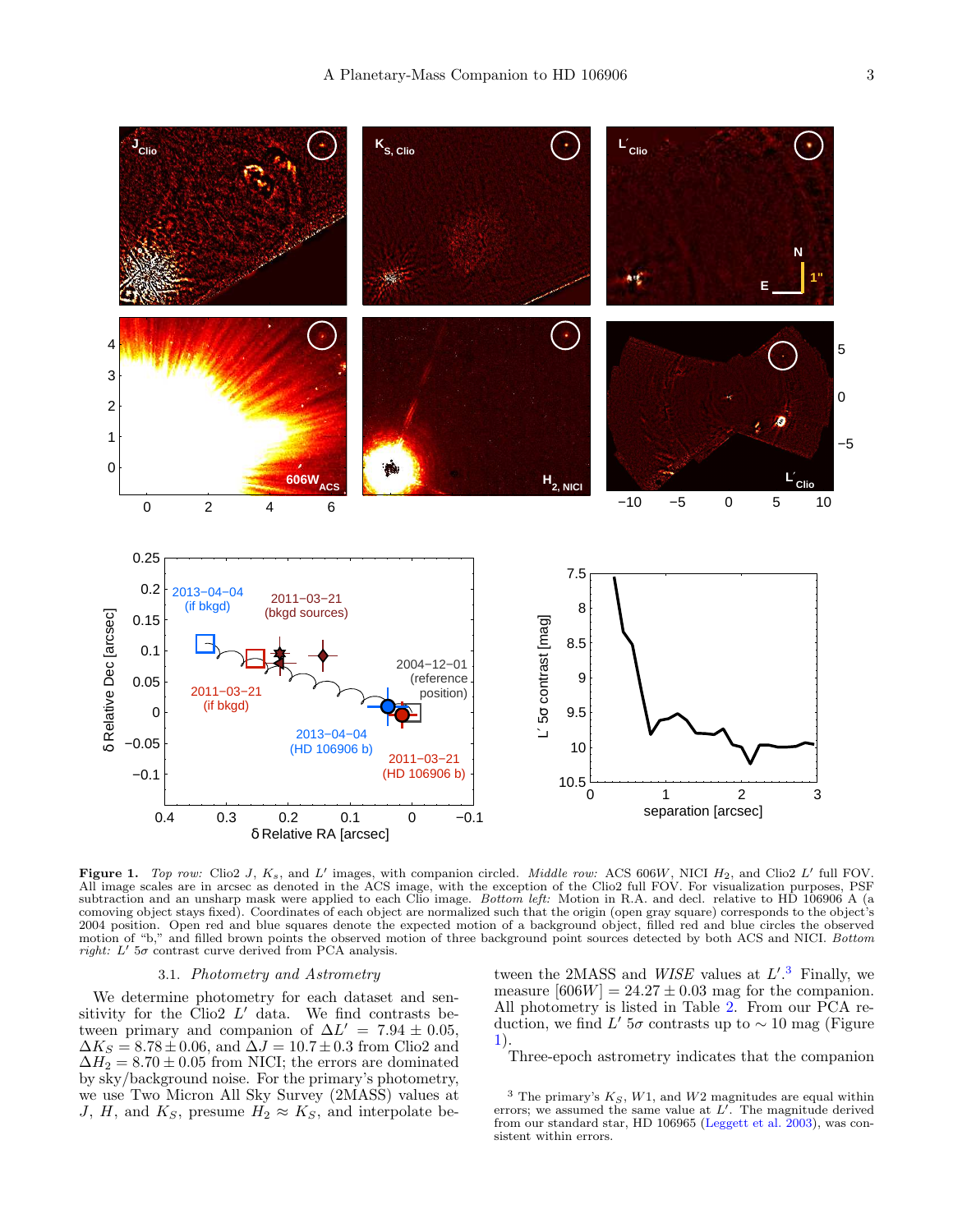is comoving. With Clio2, we find a projected separation  $(\rho)$  between the centroids of the primary and companion of  $7'' \cdot 11 \pm 0'' \cdot 03$  at a position angle  $(\theta)$  of  $307^\circ 3 \pm 0^\circ 2$ . With NICI and ACS, we measure  $\rho = 7'' \cdot 12 \pm 0'' \cdot 02$  and  $\theta =$  $307^{\circ}1 \pm 0^{\circ}1$ , and  $\rho = 7''\cancel{1}35 \pm 0''\cancel{0}2$  and  $\theta = 307^{\circ}05 \pm 0^{\circ}1$ , respectively. The expected orbital motion for a circular, face-on  $a = 650$  AU orbit is 0. 18, below our Clio2 astrometric precision.

The companion's astrometry is inconsistent with the expected (and observed) motion of background objects at > 6 $\sigma$ . The proper motion of HD 106906 is  $-38.79 \pm$ 0.58 mas yr<sup>-1</sup> and  $-12.21 \pm 0.56$  mas yr<sup>-1</sup> in R.A. and decl., respectively [\(van Leeuwen](#page-6-18) [2007\)](#page-6-18). Figure [1](#page-2-0) shows the expected relative motion between the primary and a background object, along with astrometry for the companion and three background sources detected by both NICI and ACS (but not by Clio2).

# 3.2. Companion Properties

We constrain the companion's spectral type, effective temperature, luminosity, and mass based on its NIR SED and its position in color-magnitude diagrams (CMDs). Figure [2](#page-4-0) shows the companion's NIR SED compared to both field brown dwarfs (BDs) and young Upper Scorpius (USco) BDs. All spectra are binned to a resolving power of ∼ 500, and normalized by the average Hband flux (unless otherwise noted). The companion's H-band spectrum is somewhat triangular, and indeed it is best matched by a young L2-type dwarf. Its  $K$ band spectrum, however, is rounded, more akin to that of an older field L3-type dwarf. We therefore tentatively classify HD 106906 b as an intermediate surface-gravity L2.5 $\pm$ 1. However, a higher S/N spectrum (including the gravity-sensitive alkali lines in J-band) must be obtained to confirm this classification.

We estimate the companion's mass by using a  $K$ -band bolometric correction  $(BC_K)$  to derive its luminosity, which may be compared to that predicted by the "hot start" COND (cloud-free) and DUSTY (cloudy) evolutionary models [\(Baraffe et al.](#page-5-2) [2003;](#page-5-2) [Chabrier et al.](#page-6-19) [2000\)](#page-6-19). We do not consider "cold start" models, because formation by core accretion is impossible at hundreds of AU, and scattering into the current orbit is disfavored (Sec-tion [3.5\)](#page-5-3). A field L2.5 $\pm$ 1 object has  $T_{eff} = 1950 \pm 200$  K and  $BC_K = 3.32 \pm 0.13$  [\(Golimowski et al.](#page-6-20) [2004\)](#page-6-20). Applying the field BC<sub>K</sub> yields  $log(L/L_{\odot}) = -3.64 \pm 0.08$ . From the evolutionary models, this corresponds to a mass of  $11 \pm 2$   $M_{Jup}$  and  $T_{eff}$  of  $1800 \pm 100$  K, using an age of  $13 \pm 2$  Myr. Even if the system is the mean age of LCC, 17 Myr, the companion remains 13  $M_{Jup}$ .

We also investigate the companion's properties using CMDs at  $J$ ,  $K_S$ , and  $L'$  (Figure [3\)](#page-4-1). For context, we plot the DUSTY and COND evolutionary model tracks as well as the photometry of field M- and L-type dwarfs [\(Leggett et al.](#page-6-21) [2010\)](#page-6-21) and other DI low-mass companions. Note that the [Leggett et al.](#page-6-21)  $(2010)$  photometry are Kband, which is typically  $\sim 0.1$  mag brighter than  $K_S$  for low-mass objects. In  $\tilde{J}$  versus  $L'$ , the companion falls on the DUSTY track, near several other low-mass companions ( $\beta$  Pic b,  $\kappa$  And B, 2M0103 B, and 1RXS 1609 b). However, it is much brighter than these objects at  $K_S$ , falling blue-ward of the COND track, more similar to the  $K - \tilde{L}'$  color of early- to mid-L field dwarfs. This behavior may echo that of the HR 8799 planets and 2M1207 b,

Table 2 System properties.

<span id="page-3-0"></span>

| Property            | HD 106906 A                                                  | HD 106906 b                   |  |  |  |
|---------------------|--------------------------------------------------------------|-------------------------------|--|--|--|
| Distance $~(pc)$ a  | $92 \pm 6$                                                   |                               |  |  |  |
| Age $(Myr)^b$       | $13 + 2$                                                     |                               |  |  |  |
| $A_V$ <sup>b</sup>  | $0.04 + 0.02$                                                |                               |  |  |  |
| $T_{eff}$           | $6516 \pm 165$ K <sup>b</sup>                                | $1950\pm200$ K $^{\rm c}$     |  |  |  |
|                     |                                                              | $1800 \pm 100$ K <sup>d</sup> |  |  |  |
| Spectral type       | $F5V$ <sup>b</sup>                                           | $L2.5 \pm 1$                  |  |  |  |
| $\log(L/L_{\odot})$ | $0.75 \pm 0.06$ b                                            | $-3.64{\pm}0.08$              |  |  |  |
| Mass                | $1.5 \pm 0.10 \ M_{\odot}$ <sup>b</sup> $11 \pm 2 \ M_{Jup}$ |                               |  |  |  |
| Separation $('')$   | $7.11 \pm 0.03$                                              |                               |  |  |  |
| $PA(^{\circ})$      | $307.3 \pm 0.2$                                              |                               |  |  |  |
| 606W                |                                                              | $24.27 \pm 0.03$              |  |  |  |
| .І                  | $6.95 \pm 0.03$ e                                            | $17.6 \pm 0.3$                |  |  |  |
| $K_S$               | $6.68 \pm 0.03$ $^{\rm e}$                                   | $15.46 \pm 0.06$              |  |  |  |
| $H_2$               | $6.68 \pm 0.05$ <sup>f</sup>                                 | $15.38 \pm 0.07$              |  |  |  |
| L'                  | $6.7 \pm 0.1$                                                | $14.6 + 0.1$                  |  |  |  |
| W1 s                | $6.68 {\pm} 0.04$                                            |                               |  |  |  |
| $W2$ g              | $6.68 \pm 0.02$                                              |                               |  |  |  |
| W3 g                | $6.59 \pm 0.02$                                              |                               |  |  |  |
| $W4$ g              | $4.66 \pm 0.03$                                              |                               |  |  |  |
|                     |                                                              |                               |  |  |  |

Hipparcos catalog [\(van Leeuwen](#page-6-18) [2007\)](#page-6-18).

<sup>b</sup> [Pecaut et al.](#page-6-8) [\(2012\)](#page-6-8)

<sup>c</sup> Effective temperature from field dwarf scale.

<sup>d</sup> Effective temperature from evolutionary models.

<sup>e</sup> 2MASS  $J/H/K_S$  survey. Unresolved.

f Assumed equal to 2MASS  $K_S$ .

<sup>g</sup> WISE survey. Unresolved.

which also become blue at  $K_S$ .

# 3.3. Bound Companion or Free-Floating Cluster Member?

We calculate the probability that HD 106906 b is not bound, but instead a free-floating cluster member with similar proper motion, by estimating the space density of free-floating BDs in LCC. Because the census of BD cluster members is incomplete, we extrapolate their space density from the known B star population. We take the 44 known B star cluster members from the Hipparcos catalog [\(de Zeeuw et al.](#page-6-7) [1999\)](#page-6-7), plus an additional 11 likely members, which we believe were spuriously rejected from the catalog because their space motions are perturbed by binary companions. Assuming the census of B stars is complete, a Kroupa initial mass function [\(Kroupa](#page-6-22) [2001\)](#page-6-22) predicts a total stellar population of 1836 stars above  $0.08 M_{\odot}$ .

We next scale the total stellar population by an assumed BD fraction. Surveys of young clusters have found  $N_{BD}/N_{star} \sim 0.2$  (e.g.: [Slesnick et al.](#page-6-23) [2004;](#page-6-23) [Luhman](#page-6-24) [2007\)](#page-6-24). If LCC has a similar ratio, then it should contain  $\sim$  370 BDs below 0.08 $M_{\odot}$ . Most cluster members are concentrated within  $\sim 500 \text{ deg}^2$  [\(de Zeeuw et al.](#page-6-7) [1999\)](#page-6-7). HD 106906 is one of two LCC members observed in our disk-selected program<sup>[4](#page-3-1)</sup>, hence the probability of a chance alignment within  $7"$  is  $< 1 \times 10^{-5}$ . We conclude that HD 106906 Ab is most likely a bound pair.

# 3.4. Constraints on Additional Companions

<span id="page-3-2"></span>No additional point sources are detected in our  $L'$  image. We could detect additional companions as mas-

<span id="page-3-1"></span>4 Interestingly, the other system, HD 95086, also hosts a DI planetary-mass companion [\(Rameau et al.](#page-6-25) [2013\)](#page-6-25).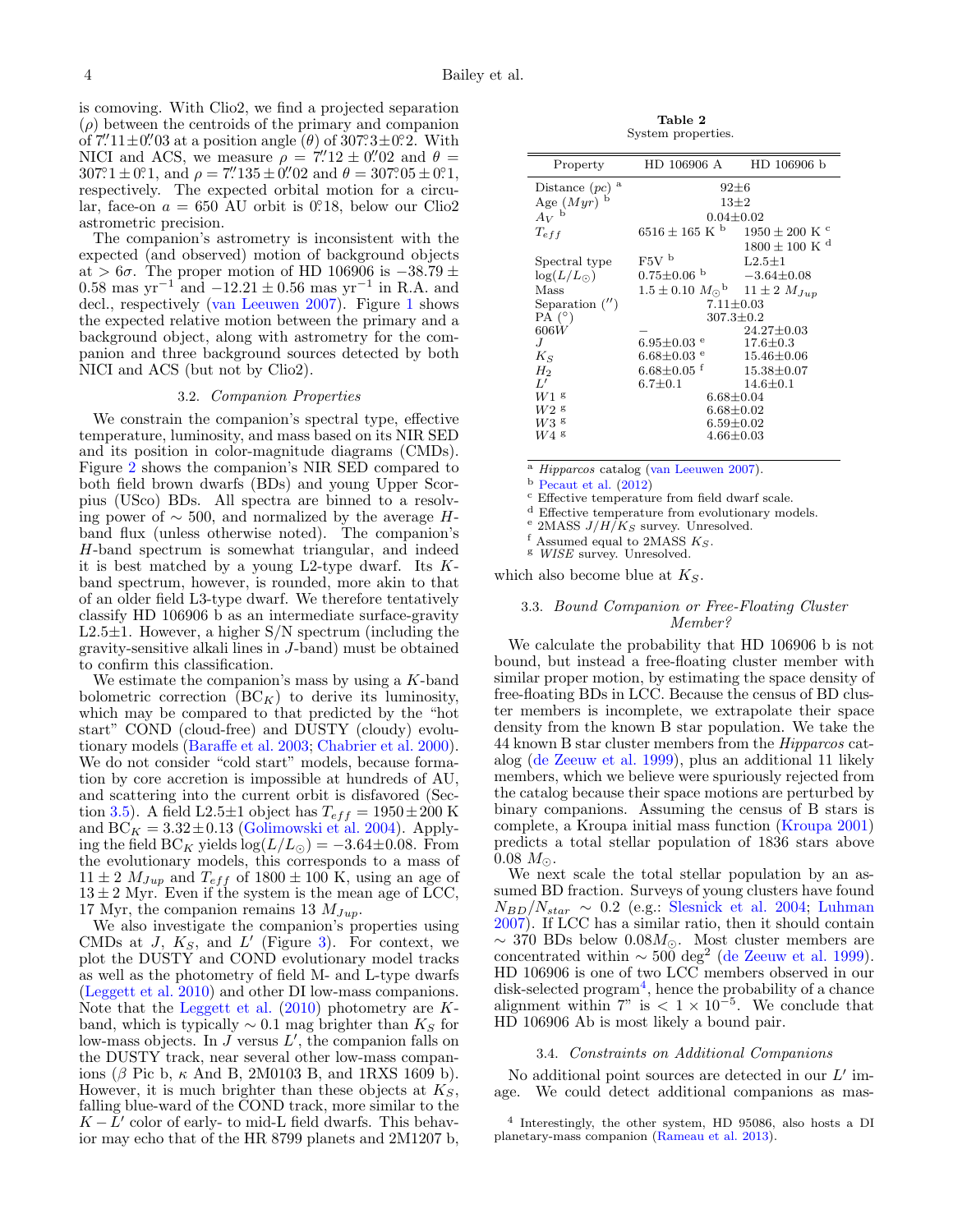

<span id="page-4-0"></span>Figure 2. HD 106906 b NIR SED (black line) compared to old and young BD standards, normalized at H-band unless otherwise noted. Left: Field L0-L4 BDs. Right, top: USco L0-L2 BDs. Right, bottom: Comparison of best-fit young and field templates, with each band independently normalized. The H-band spectrum is best matched by the triangular shape of a low surface-gravity L2-type, although its K-band spectrum is better fit by a field L3-type. We tentatively classify HD 106906 b as an intermediate-gravity L2.5 $\pm$ 1. The field objects are: 2MASSJ0746+2000AB, 2MASSJ0208+2542, Kelu-1AB, 2MASSJ1146+2230AB, and 2MASSJ2224-0158 [\(Cushing et al.](#page-6-26) [2005\)](#page-6-26). The USco objects are: J160606-233513, J160723-221102, and J160603-221930 [\(Lodieu et al.](#page-6-27) [2008\)](#page-6-27).



<span id="page-4-1"></span>Figure 3. Color magnitude diagrams plotting HD 106906 b, field M and L dwarfs [\(Leggett et al.](#page-6-21) [2010\)](#page-6-21), and other young companions. Also plotted are DUSTY and COND models tracks for 13 Myr, with each point along the tracks corresponding to a particular mass in Jupiter masses (black text labels). The companion falls near other low-mass companions in  $J/L'$  space, but is blue at  $K_S$ . The DI companions plotted are: HR 8799 bcde [\(Marois et al.](#page-6-28) [2008,](#page-6-28) [2010\)](#page-6-29); 2MASS 1207334-393254 b (2M1207 b; [Mohanty et al.](#page-6-30) [2007\)](#page-6-30); 1RXS J160929.1- 210524 b (1RXS 1609b; Lafrenière et al. [2008;](#page-6-31) [Ireland et al.](#page-6-32) [2011;](#page-6-33) [Bailey et al.](#page-5-1) [2013\)](#page-5-1); HIP 78530 B (Lafrenière et al. 2011; Bailey et al. [2013\)](#page-6-35); 2MASS J01033563-5515561 (AB)b, (2M0103 (AB)b; [Delorme et al.](#page-6-34) 2013); κ And B [\(Carson et al.](#page-6-35) 2013); β Pic b [\(Lagrange et al.](#page-6-3) [2010;](#page-6-3) [Bonnefoy et al.](#page-6-36) [2011,](#page-6-36) [2013\)](#page-6-37); and 2MASS J01225093-2439505 B (2M0122 B; [Bowler et al.](#page-6-38) [2013\)](#page-6-38)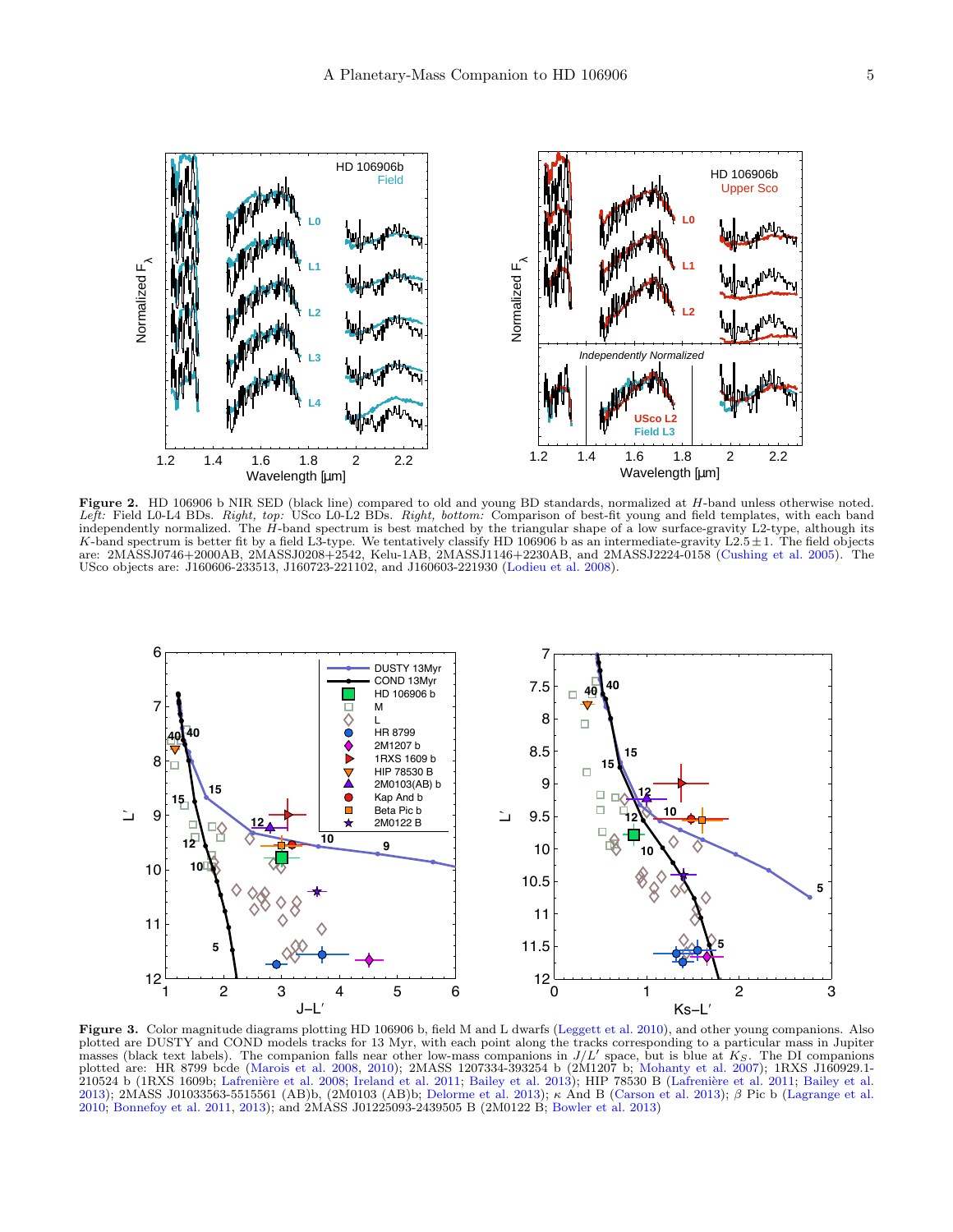sive as "b" at projected separations  $> 0.^{\prime\prime}38$ , reaching a background limit as low as  $4 M_{Jup}$  (based on COND models). At larger separations, we achieve a sensitivity of  $5-7$   $M_{Jup}$ . Two low S/N NICI sources ( $\rho = 9\rlap{.}^{\prime\prime}\acute{6}$ ,  $\theta = 236^{\circ}$  and  $\rho = 7''\dots$ ,  $\theta = 76^{\circ}$  do not have counterparts in the HST or Clio2 images (the first is not within the Clio2 L' FOV). The sources have  $K_S = 19.5 - 20$ , based on their contrast with HD 106906 b. From the available data, we cannot determine the nature of either faint NICI source.

# <span id="page-5-3"></span>3.5. Circumstellar Disk Properties and Companion-Disk Interaction

HD 106906 was selected for DI because it has a large IR excess indicative of a massive debris disk, and because the shape of the excess' SED suggests the disk is devoid of both hot and warm material. [Chen et al.](#page-6-39) [\(2005\)](#page-6-39) derived a color temperature of 90 K and  $L_{IR}/L_{\star} = 1.4 \cdot 10^{-3}$  from 24 and 70  $\mu$ m broadband photometry. With the addition of Spitzer Infrared Spectrograph and MIPS-SED spectra, we confirm that the disk emission is well fit by a blackbody temperature of 95 K, using data up to  $\sim 100 \ \mu m$ .

As the disk is not resolved at any wavelength, we estimate its plausible extent from the dust temperature. Given the stellar parameters of HD 106906 A (Ta-ble [2\)](#page-3-0), the inferred dust location is  $\sim$ 20 AU, assuming blackbody-like grains. The inner radius  $(r_{in})$  could be as close as 15 AU for silicate grains with radii of 10  $\mu$ m. Using a sample of nine Herschel resolved disk images around early-type stars, [Booth et al.](#page-6-40) [\(2013\)](#page-6-40) showed that the measured disk sizes are  $1 - 2.5$  times larger than the blackbody estimates. The discrepancy increases toward later spectral types, reaching a factor of ∼6 for a G5Vtype host [\(Wyatt et al.](#page-6-41) [2012\)](#page-6-41). Given the primary's F5V spectral type, the outer radius of the disk  $(r_{out})$  is likely to be  $\langle 120 \text{ AU}$ . We adopt a model with a  $20 - 120 \text{ AU}$ dust ring for the following discussion. Future resolved imaging is required to determine the true extent of the disk.

The HD 106906 system adds to a small but growing sample of DI planetary systems with debris disks. It has been suggested that the planets in these systems play a hand in sculpting their debris disks (e.g.: HR 8799,  $\beta$  Pic, HD 95086: [Su et al.](#page-6-2) [2009;](#page-6-2) [Lagrange et al.](#page-6-3) [2010;](#page-6-3) Moór et al. [2013\)](#page-6-42). HD 106906 b could similarly be shepherding the disk around its primary star if it is on an eccentric orbit; a massive companion will disrupt disk material between its Hill sphere at periastron and its Hill sphere at apastron. To gravitationally sculpt the disk's outer edge at 120 AU, the companion's periastron must be 135 AU. Presuming it is at apastron now, the orbit would require an eccentricity of 0.65. If the disk's outer radius is smaller, the companion is not currently at apastron, or the orbit is inclined relative to our line of sight, the necessary orbital eccentricity would increase.

Two formation mechanisms are typically postulated for wide planetary-mass companions: in situ formation (binary-star-like) or formation in a tight orbit followed by scattering to a wide orbit (planet-like). Scattering from a formation location within the current disk is unlikely to have occurred without disrupting the disk in the process [\(Raymond et al.](#page-6-43) [2012\)](#page-6-43). We also note that the perturber must be  $> 11$   $M_{Jup}$ ; we do not detect any such object beyond 35 AU (Section [3.4\)](#page-3-2), disfavoring formation just

outside the disk's current outer edge. While it is possible that the companion is in the process of being ejected on an inclined trajectory from a tight initial orbit, this would require us to observe the system at a special time, which is unlikely. Thus we believe the companion is more likely to have formed in situ in a binary-star-like manner, possibly on an eccentric orbit [\(Duquennoy & Mayor](#page-6-44) [1991\)](#page-6-44). However, binary mass ratios of  $M_B/M_A < 10\%$ are rare (Reggiani  $\&$  Meyer [2013\)](#page-6-45), and in this system  $M_b/M_A < 1\%$ , so the formation process remains somewhat ambiguous.

# 4. SUMMARY

At  $11\pm2$   $M_{Jup}$ , HD 106906 b is the first planetary-mass companion discovered with the new MagAO/Clio2 system, underscoring the power of  $L'$  surveys for detecting low-mass companions and discriminating against background contaminants. We have confirmed its cool (spectral type  $L2.5 \pm 1$ , young nature with NIR spectroscopy and its comoving status with astrometry over an 8.3 yr baseline. At 650 AU projected separation, this is one of the widest planetary-mass companions known.

HD 106906 A was targeted because it hosts a massive, ring-like debris disk, potentially sculpted by a planetary companion. From the disk's SED, we estimate  $r_{in} \sim 20$  AU and  $r_{out} \lesssim 120$  AU. The companion would require an orbital eccentricity  $> 0.6$  to gravitationally sculpt the outer edge of this disk. The presence of a massive disk around the primary argues against a scattering origin for the companion. We suggest it is more likely to have formed in situ in a binary-star-like process, though  $M_b/M_A < 1\%$  is unusually small.

HD 106906 b joins a growing sample of widely separated, planetary-mass and BD companions whose formation mechanisms are poorly understood. Each additional example is valuable, particularly when additional environmental information is present (such as the existence and morphology of a circumstellar disk). Future scattered light or sub-mm observations of the HD 106906 circumprimary disk might uncover signs of dynamical instabilities and further constrain the system's formation process.

We are grateful to the MagAO development team and the Magellan Observatory staff for their support. We thank Rob Simcoe for FIRE pipeline assistance and the referee for useful feedback. This Letter includes data from the Magellan Telescopes, archival observations from the Hubble Space Telescope and Gemini Observatory, and photometry from the 2MASS and WISE surveys. MagAO was funded by NSF MRI, TSIP, and ATI awards. VB acknowledges the NSF Graduate Research Fellowship Program (DGE-1143953). EEM acknowledges NSF grants AST1008908 and AST1313029. KM and JM are partially supported by the NASA Sagan Fellowship Program via Caltech. AJW acknowledges funding from NAI through Cooperative Agreement NNA09DA81A

# REFERENCES

- <span id="page-5-0"></span>Apai, D., et al. 2008, ApJ, 672, 1196
- <span id="page-5-1"></span>Bailey, V., et al. 2013, ApJ, 767, 31
- <span id="page-5-2"></span>Baraffe, I., Chabrier, G., Barman, T., & Allard, F. 2003, A&A, 402, 701B